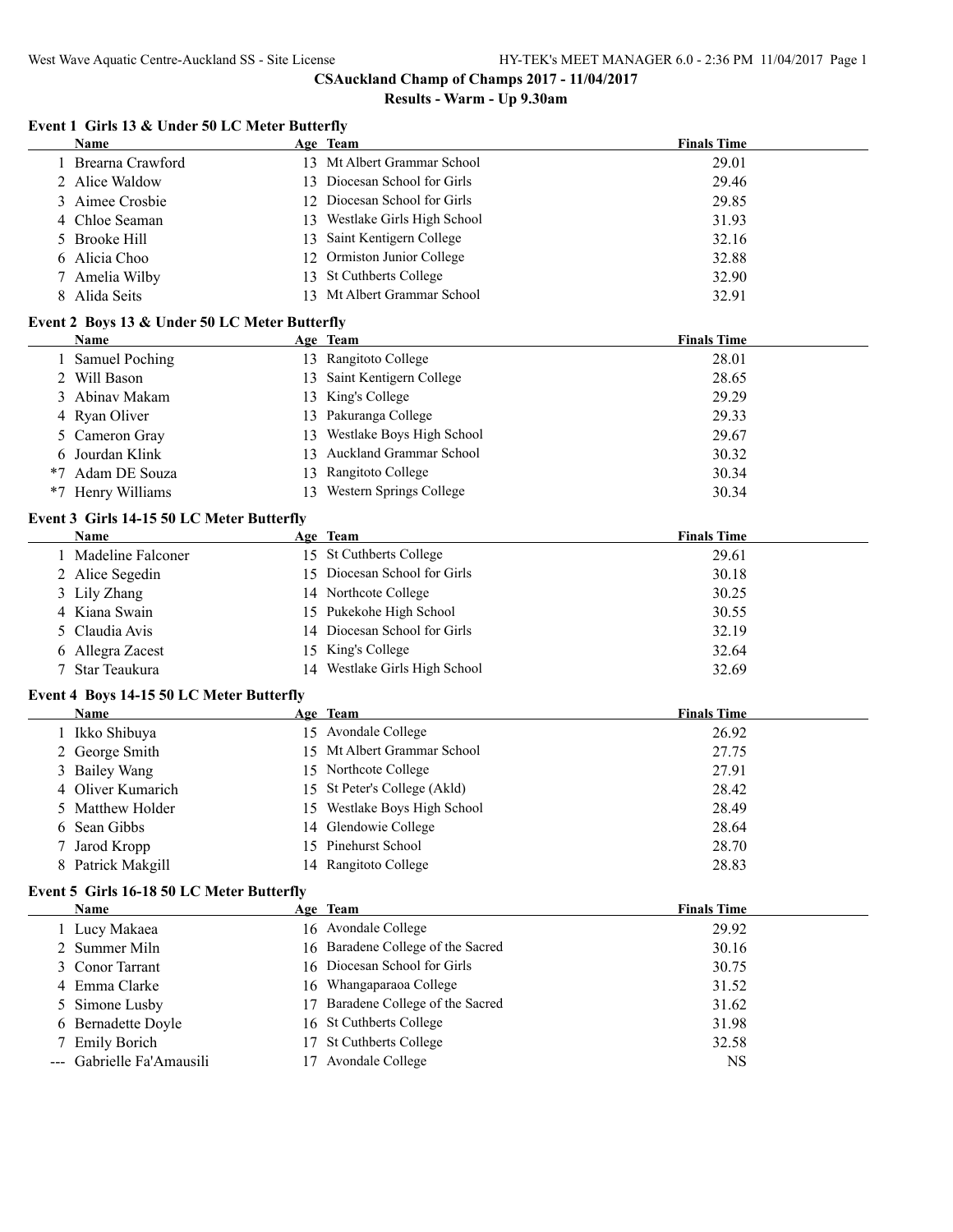# **Results - Warm - Up 9.30am**

# **Event 6 Boys 16-18 50 LC Meter Butterfly**

| Name                                                   |    | Age Team                          | <b>Finals Time</b> |
|--------------------------------------------------------|----|-----------------------------------|--------------------|
| 1 Nicholas Paterson                                    |    | 16 Sacred Heart College (Akld)    | 27.14              |
| Joshua Lee<br>2                                        |    | 16 Westlake Boys High School      | 27.62              |
| Benjamin Fleming<br>3                                  | 17 | Saint Kentigern College           | 28.05              |
| Jordan Wilson<br>4                                     | 16 | Glendowie College                 | 28.08              |
| Owen Chen<br>5.                                        |    | 16 Auckland Grammar School        | 28.13              |
| 6 Leo Tattersfield                                     |    | 17 Auckland Grammar School        | 28.70              |
| --- Adrian Chong                                       |    | 16 Macleans College               | <b>NS</b>          |
| --- Kurtis Payne                                       |    | 17 Botany Downs Secondary College | <b>NS</b>          |
|                                                        |    |                                   |                    |
| Event 7 Girls 13 & Under 50 LC Meter Backstroke        |    |                                   |                    |
| Name                                                   |    | Age Team                          | <b>Finals Time</b> |
| 1 Brearna Crawford                                     |    | 13 Mt Albert Grammar School       | 31.98              |
| 2 Alice Waldow                                         |    | 13 Diocesan School for Girls      | 32.28              |
| 3 Amelia Wilby                                         |    | 13 St Cuthberts College           | 33.04              |
| 4 Chloe Seaman                                         |    | 13 Westlake Girls High School     | 33.16              |
| Alida Seits<br>5.                                      |    | 13 Mt Albert Grammar School       | 33.47              |
| Jelani Wetzell<br>6                                    |    | 13 Westlake Girls High School     | 33.66              |
| Sophie Shorter - Robinson                              |    | 13 Diocesan School for Girls      | 34.49              |
| Caitlin Green<br>8                                     |    | 13 Pakuranga College              | 36.15              |
| --- Paige Wihongi                                      |    | 13 Rosehill College               | <b>NS</b>          |
|                                                        |    |                                   |                    |
| Event 8 Boys 13 & Under 50 LC Meter Backstroke<br>Name |    | Age Team                          | <b>Finals Time</b> |
| 1 Samuel Poching                                       |    | 13 Rangitoto College              | 29.30              |
|                                                        |    | 13 Rangitoto College              |                    |
| 2 Andy Cheong                                          |    |                                   | 30.39              |
| 3 Will Bason                                           | 13 | Saint Kentigern College           | 30.57              |
| 4 Ryan Oliver                                          |    | 13 Pakuranga College              | 31.12              |
| Jourdan Klink                                          |    | 13 Auckland Grammar School        | 31.88              |
| Abinav Makam<br>6.                                     |    | 13 King's College                 | 31.89              |
| 7 Cameron Gray                                         | 13 | Westlake Boys High School         | 32.98              |
| --- Lewis Pangalila                                    |    | 12 Wentworth College              | <b>NS</b>          |
| Event 9 Girls 14-15 50 LC Meter Backstroke             |    |                                   |                    |
| Name                                                   |    | Age Team                          | <b>Finals Time</b> |
| 1 Imogen Rodgers                                       |    | 15 Diocesan School for Girls      | 32.32              |
| 2 Sinead Kelly                                         |    | 15 Mt Albert Grammar School       | 33.32              |
| 3 Allegra Zacest                                       |    | 15 King's College                 | 33.40              |
| 4 Lily Zhang                                           |    | 14 Northcote College              | 33.46              |
| Kiana Swain<br>5.                                      |    | 15 Pukekohe High School           | 33.62              |
| Eva Williams                                           |    | 15 Mt Albert Grammar School       | 33.72              |
| 7 Vasilina Shipilova                                   |    | 15 Mt Albert Grammar School       | 33.95              |
| 8 Lyric Su'A                                           |    | 14 Orewa College                  | 35.33              |
|                                                        |    |                                   |                    |
| Event 10 Boys 14-15 50 LC Meter Backstroke             |    |                                   |                    |
| Name                                                   |    | Age Team                          | <b>Finals Time</b> |
| 1 Patrick Makgill                                      |    | 14 Rangitoto College              | 29.47              |
| 2 Jarod Kropp                                          |    | 15 Pinehurst School               | 29.64              |
| Jonathan Selman<br>3                                   |    | 14 Westlake Boys High School      | 30.82              |
| Sungju Kim<br>4                                        |    | 14 Rosmini College                | 31.55              |
| 5 MACALLISTER Clark                                    |    | 14 Auckland Grammar School        | 31.57              |
| Oliver Kumarich<br>6                                   |    | 15 St Peter's College (Akld)      | 32.86              |
| 7 George Smith                                         |    | 15 Mt Albert Grammar School       | 33.95              |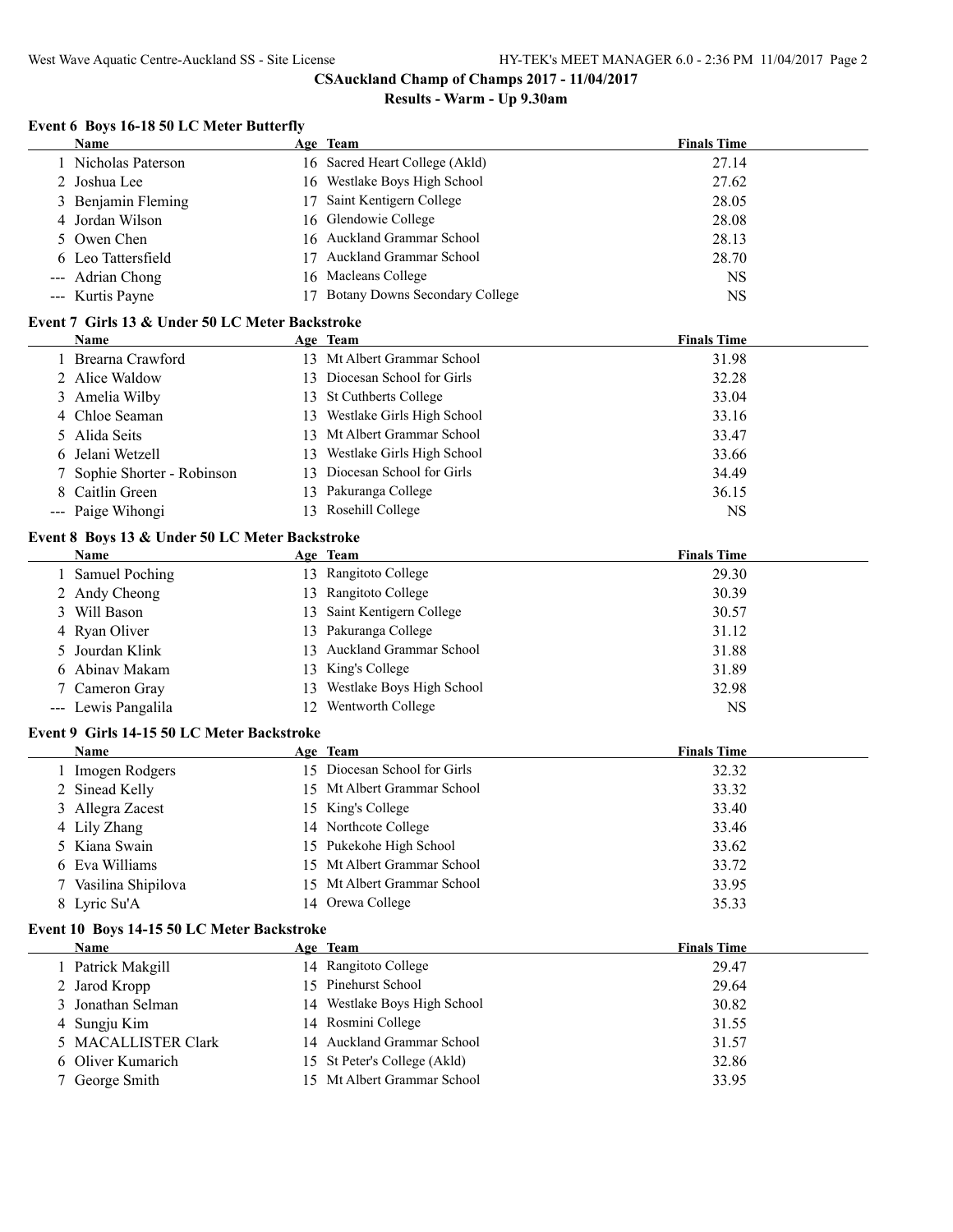|    | Name                                               |    | Age Team                          | <b>Finals Time</b> |
|----|----------------------------------------------------|----|-----------------------------------|--------------------|
|    | --- Bailey Wang                                    |    | 15 Northcote College              | <b>NS</b>          |
|    | Event 11 Girls 16-18 50 LC Meter Backstroke        |    |                                   |                    |
|    | <b>Name</b>                                        |    | Age Team                          | <b>Finals Time</b> |
|    | 1 Simone Lusby                                     |    | 17 Baradene College of the Sacred | 31.07              |
|    | 2 Rebecca Cheyne                                   |    | 16 Pukekohe High School           | 32.70              |
|    | 3 Katherine Grozev                                 |    | 17 Mt Albert Grammar School       | 32.72              |
|    | 4 Ellie Tomoana                                    |    | 16 St Cuthberts College           | 33.02              |
| 5  | Emma Clarke                                        |    | 16 Whangaparaoa College           | 34.96              |
|    | Gabrielle Fa'Amausili                              |    | 17 Avondale College               | <b>NS</b>          |
|    | --- Hayley McIntosh                                | 17 | Rangitoto College                 | <b>NS</b>          |
|    | --- Rebecca Smolcic                                |    | 17 Baradene College of the Sacred | <b>NS</b>          |
|    | Event 12 Boys 16-18 50 LC Meter Backstroke         |    |                                   |                    |
|    | <b>Name</b>                                        |    | Age Team                          | <b>Finals Time</b> |
|    | 1 Jason Churches                                   |    | 17 Westlake Boys High School      | 27.78              |
|    | 2 Adrian Chong                                     |    | 16 Macleans College               | 28.94              |
|    | 3 Zachary McKee Wright                             |    | 16 King's College                 | 30.43              |
|    | 4 Oscar Williams                                   |    | 16 Auckland Grammar School        | 30.77              |
| 5  | Calum DE Jager                                     |    | 17 Auckland Grammar School        | 30.97              |
|    | 6 Nicholas Paterson                                |    | 16 Sacred Heart College (Akld)    | 31.03              |
|    | Jordan Wilson                                      |    | 16 Glendowie College              | 31.27              |
|    | 8 Owen Chen                                        |    | 16 Auckland Grammar School        | 32.38              |
|    |                                                    |    |                                   |                    |
|    | Event 13 Girls 13 & Under 50 LC Meter Breaststroke |    |                                   |                    |
|    | <b>Name</b>                                        |    | Age Team                          | <b>Finals Time</b> |
|    | 1 Brearna Crawford                                 |    | 13 Mt Albert Grammar School       | 34.31              |
|    | 2 MacKenzie Brears                                 |    | 13 Epsom Girls Grammar School     | 36.47              |
|    | 3 Meg Grey                                         |    | 13 Pukekohe High School           | 36.80              |
|    | 4 Aimee Crosbie                                    |    | 12 Diocesan School for Girls      | 38.36              |
| 5  | Marina Segedin                                     |    | 13 Diocesan School for Girls      | 40.19              |
|    | Jelani Wetzell                                     |    | 13 Westlake Girls High School     | <b>NS</b>          |
|    | --- Arwen Harrison                                 |    | 12 Rosehill College               | <b>NS</b>          |
|    | --- Trelise Dance                                  |    | 12 Sancta Maria College           | <b>NS</b>          |
|    | Event 14 Boys 13 & Under 50 LC Meter Breaststroke  |    |                                   |                    |
|    | Name                                               |    | Age Team                          | <b>Finals Time</b> |
|    | 1 Samuel Poching                                   |    | 13 Rangitoto College              | 33.40              |
|    | 2 Jacob Wong Woo                                   |    | 13 Rosmini College                | 33.61              |
|    | Ryan Oliver                                        |    | 13 Pakuranga College              | 35.32              |
|    | 4 Andre Yiu                                        |    | 13 Macleans College               | 36.17              |
| 5. | Abinav Makam                                       |    | 13 King's College                 | 37.10              |
|    | 6 Lachlan Chan                                     |    | 13 King's College                 | 37.35              |
| 7  | Daniel Kim                                         |    | 12 Westlake Boys High School      | 37.40              |
| 8  | Cameron Gray                                       |    | 13 Westlake Boys High School      | 38.67              |
|    | Event 15 Girls 14-15 50 LC Meter Breaststroke      |    |                                   |                    |
|    | Name                                               |    | Age Team                          | <b>Finals Time</b> |
|    | 1 Alice Segedin                                    |    | 15 Diocesan School for Girls      | 36.19              |
|    | 2 Phoebe Harris                                    |    | 15 Pakuranga College              | 36.54              |
|    |                                                    |    | 15 Howick College                 |                    |
|    | 3 Hannah Ferguson                                  |    | 14 Mt Albert Grammar School       | 36.58              |
|    | 4 Mia Gordon                                       |    |                                   | 36.76              |
| 5  | Emma Moriarty                                      |    | 15 St Cuthberts College           | 37.40              |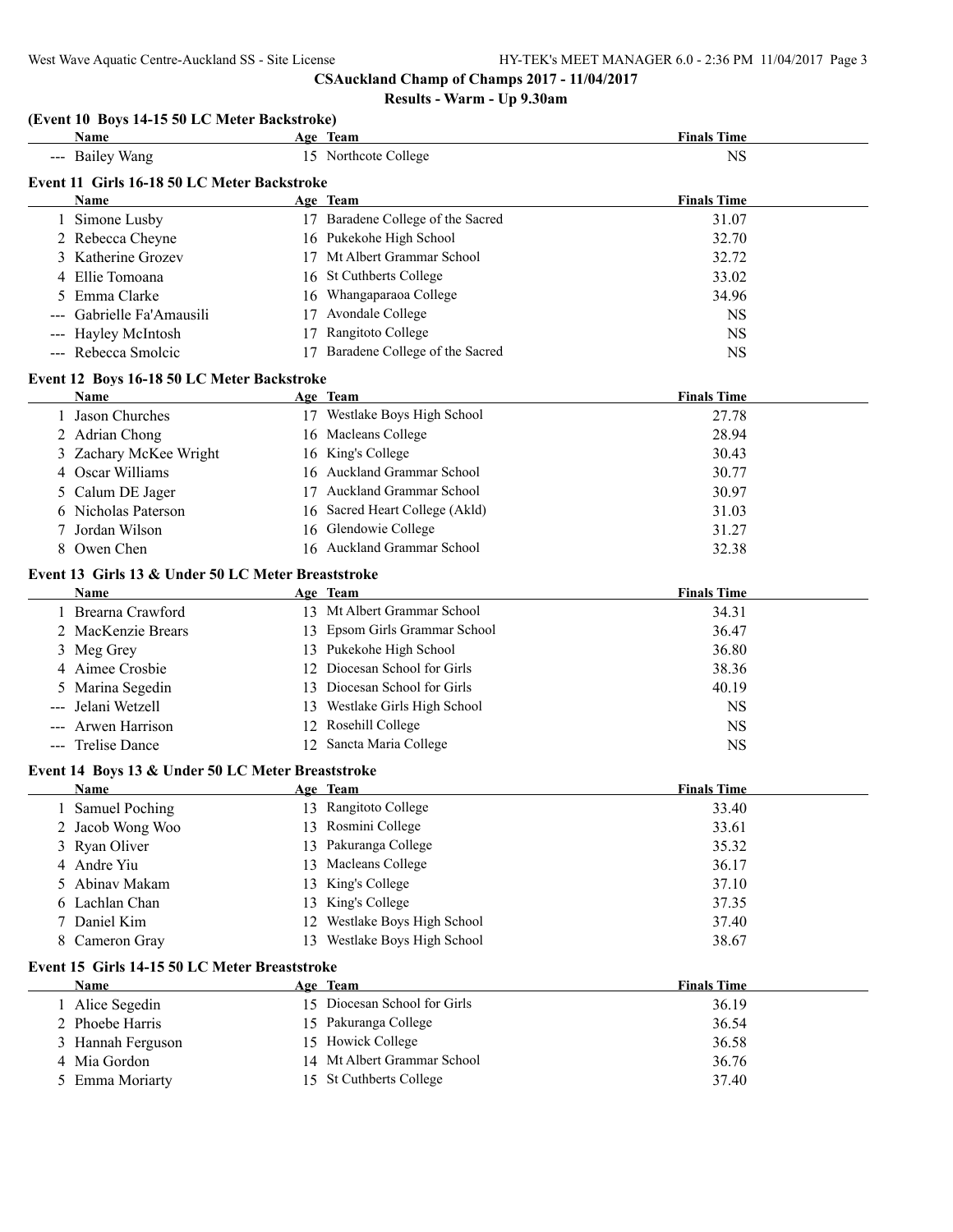| (Event 15 Girls 14-15 50 LC Meter Breaststroke)<br>Name                                                                             |    | Age Team                                             | <b>Finals Time</b> |
|-------------------------------------------------------------------------------------------------------------------------------------|----|------------------------------------------------------|--------------------|
| 6 Andie Quirke                                                                                                                      |    | 15 Carmel College                                    | 38.18              |
| 7 Hannah Kim                                                                                                                        |    | 14 Takapuna Grammar School                           | 38.95              |
| Jade Hollick                                                                                                                        |    | 15 Takapuna Grammar School                           | 39.52              |
|                                                                                                                                     |    |                                                      |                    |
| Event 16 Boys 14-15 50 LC Meter Breaststroke                                                                                        |    |                                                      | <b>Finals Time</b> |
| Name                                                                                                                                |    | Age Team<br>15 Westlake Boys High School             |                    |
| 1 Matthew Holder                                                                                                                    |    |                                                      | 31.54              |
| 2 William Robinson                                                                                                                  |    | 15 King's College<br>15 Northcote College            | 31.58              |
| 3 Bailey Wang<br>4 Cole Price                                                                                                       |    |                                                      | 31.91              |
|                                                                                                                                     |    | 15 Orewa College                                     | 32.35              |
| Lyall Hill<br>5                                                                                                                     | 15 | Correspondence School<br>15 Mt Albert Grammar School | 34.08              |
| Bede Aitu                                                                                                                           |    |                                                      | 34.10              |
| Cameron Church                                                                                                                      | 15 | Saint Kentigern College                              | 34.32              |
| Daniel Lee<br>8                                                                                                                     |    | 15 Rangitoto College                                 | 34.59              |
| Event 17 Girls 16-18 50 LC Meter Breaststroke                                                                                       |    |                                                      |                    |
| <b>Name</b>                                                                                                                         |    | Age Team                                             | <b>Finals Time</b> |
| 1 Ellie Eastwood                                                                                                                    |    | 16 Epsom Girls Grammar School                        | 36.29              |
| 2 Simone Lusby                                                                                                                      |    | 17 Baradene College of the Sacred                    | 36.60              |
| 3 Georgia Clement                                                                                                                   |    | 16 Westlake Girls High School                        | 37.47              |
| 4 Emily Borich                                                                                                                      |    | 17 St Cuthberts College                              | 37.60              |
| <b>Conor Tarrant</b>                                                                                                                |    | 16 Diocesan School for Girls                         | 38.49              |
| Emily Whitehead                                                                                                                     |    | 16 Baradene College of the Sacred                    | 38.84              |
| --- Saacha McCormack-Geoth                                                                                                          | 17 | Carmel College                                       | <b>NS</b>          |
| --- Gabrielle Fa'Amausili                                                                                                           |    | 17 Avondale College                                  | <b>NS</b>          |
| Event 18 Boys 16-18 50 LC Meter Breaststroke                                                                                        |    |                                                      |                    |
| Name                                                                                                                                |    | Age Team                                             | <b>Finals Time</b> |
| 1 Thomas Hughson                                                                                                                    |    | 16 Macleans College                                  | 32.62              |
| 2 Zhaohui Tian                                                                                                                      |    | 18 Auckland Grammar School                           | 33.68              |
| Owen Chen<br>3                                                                                                                      |    | 16 Auckland Grammar School                           | 34.88              |
| 4 Joseph Wilson                                                                                                                     |    | 16 Rosmini College                                   | 34.98              |
| <b>Bryan Patterson</b>                                                                                                              |    | 16 Sacred Heart College (Akld)                       | 35.19              |
|                                                                                                                                     |    |                                                      |                    |
| Taisei Cho                                                                                                                          |    | 17 Northcote College                                 | 35.28              |
| Sanford Landall                                                                                                                     |    | 17 St Peter's College (Akld)                         | 40.03              |
| --- Kurtis Payne                                                                                                                    |    | 17 Botany Downs Secondary College                    | <b>NS</b>          |
|                                                                                                                                     |    |                                                      |                    |
| Name                                                                                                                                |    | Age Team                                             | <b>Finals Time</b> |
| 1 Brearna Crawford                                                                                                                  |    | 13 Mt Albert Grammar School                          | 27.69              |
| 2 Alice Waldow                                                                                                                      |    | 13 Diocesan School for Girls                         | 28.37              |
| Jelani Wetzell<br>3                                                                                                                 |    | 13 Westlake Girls High School                        | 28.51              |
| Chloe Seaman<br>4                                                                                                                   | 13 | Westlake Girls High School                           | 29.47              |
| Abby Allison<br>5                                                                                                                   | 13 | Diocesan School for Girls                            | 29.50              |
| Anne Sait<br>6                                                                                                                      | 13 | Epsom Girls Grammar School                           | 29.51              |
| Alicia Choo                                                                                                                         | 12 | Ormiston Junior College                              | 30.39              |
| Amelia Wilby<br>8                                                                                                                   | 13 | <b>St Cuthberts College</b>                          | 30.46              |
|                                                                                                                                     |    |                                                      |                    |
| <b>Name</b>                                                                                                                         |    | Age Team                                             | <b>Finals Time</b> |
|                                                                                                                                     |    | 13 Saint Kentigern College                           |                    |
| Event 19 Girls 13 & Under 50 LC Meter Freestyle<br>Event 20 Boys 13 & Under 50 LC Meter Freestyle<br>1 Will Bason<br>Samuel Poching |    | 13 Rangitoto College                                 | 26.00<br>26.70     |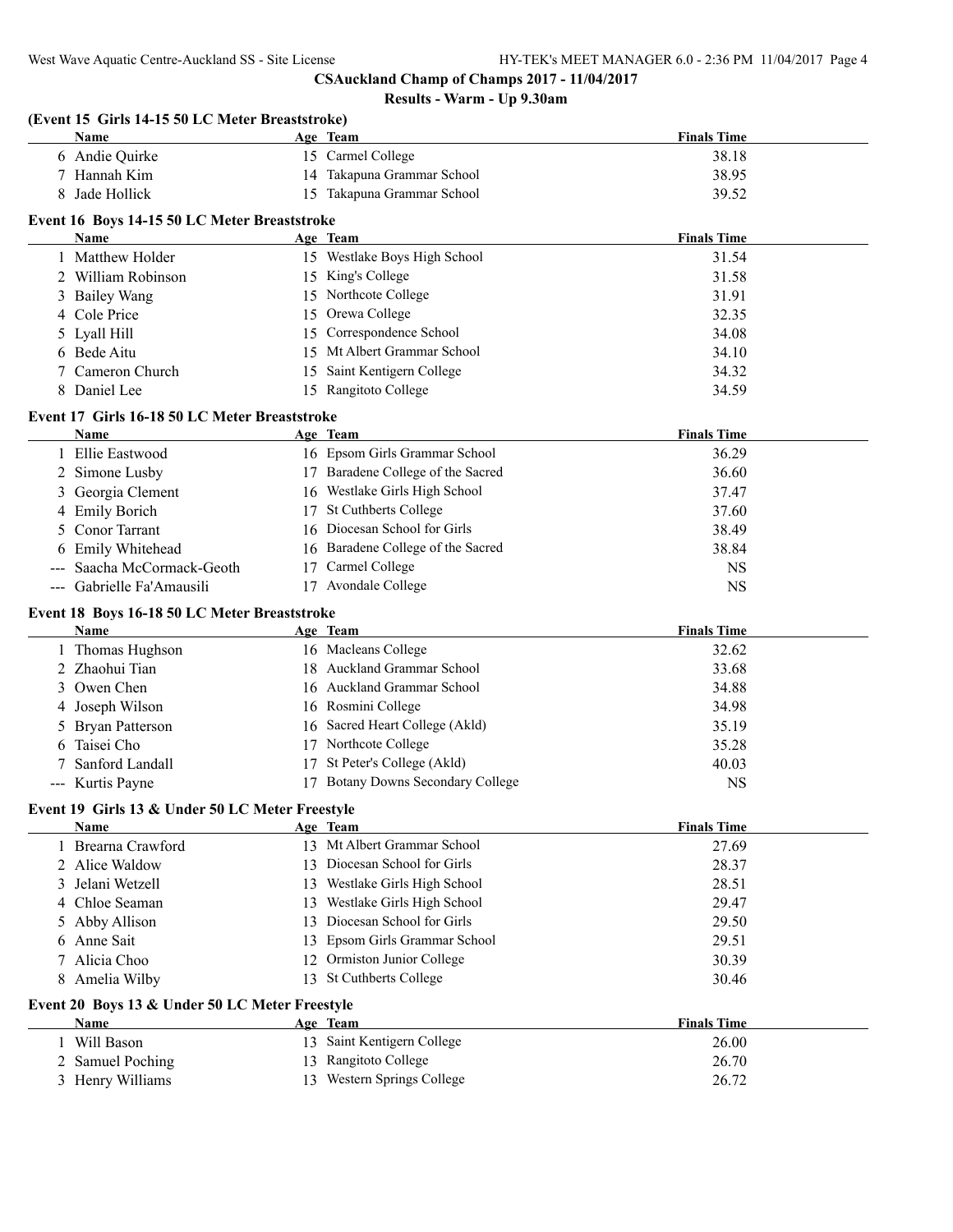# **Results - Warm - Up 9.30am**

#### **(Event 20 Boys 13 & Under 50 LC Meter Freestyle)**

| <b>Name</b>         | Age Team                         | <b>Finals Time</b> |
|---------------------|----------------------------------|--------------------|
| 4 Ryan Oliver       | 13 Pakuranga College             | 28.01              |
| 5 Jourdan Klink     | 13 Auckland Grammar School       | 28.20              |
| 6 Andy Cheong       | 13 Rangitoto College             | 28.32              |
| 7 Cameron Gray      | Westlake Boys High School<br>  3 | 28.81              |
| --- Lewis Pangalila | Wentworth College                | NS                 |

# **Event 21 Girls 14-15 50 LC Meter Freestyle**

| <b>Name</b>           | Age Team                         | <b>Finals Time</b> |
|-----------------------|----------------------------------|--------------------|
| 1 Madeline Falconer   | 15 St Cuthberts College          | 27.49              |
| 2 Morgan McDowall     | 14 Diocesan School for Girls     | 28.68              |
| 3 Andie Quirke        | 15 Carmel College                | 29.01              |
| 4 Lily Zhang          | 14 Northcote College             | 29.49              |
| 5 Beth Harford        | 14 Saint Kentigern College       | 29.50              |
| 6 Madison Poingdestre | 15 Epsom Girls Grammar School    | 29.64              |
| 7 Alice Segedin       | 15 Diocesan School for Girls     | 29.67              |
| --- Rachel Park       | Westlake Girls High School<br>14 | <b>NS</b>          |

#### **Event 22 Boys 14-15 50 LC Meter Freestyle**

 $\overline{\phantom{a}}$ 

| <b>Name</b>         | Age Team                     | <b>Finals Time</b> |
|---------------------|------------------------------|--------------------|
| 1 Ikko Shibuya      | 15 Avondale College          | 25.93              |
| 2 George Smith      | 15 Mt Albert Grammar School  | 26.01              |
| 3 William Robinson  | 15 King's College            | 26.18              |
| 4 Cameron Church    | 15 Saint Kentigern College   | 26.28              |
| 5 Bailey Wang       | 15 Northcote College         | 26.31              |
| 6 Matthew Holder    | 15 Westlake Boys High School | 26.74              |
| 7 Marco Smeets      | 14 Onehunga High School      | 26.99              |
| 8 Aran Wakabaysashi | 15 Northcote College         | 28.12              |

# **Event 23 Girls 16-18 50 LC Meter Freestyle**

| Name                |     | Age Team                          | <b>Finals Time</b> |
|---------------------|-----|-----------------------------------|--------------------|
| 1 Summer Miln       |     | 16 Baradene College of the Sacred | 28.10              |
| 2 Simone Lusby      | 17. | Baradene College of the Sacred    | 28.91              |
| 3 Lucy Makaea       |     | 16 Avondale College               | 28.95              |
| 4 Emma Clarke       |     | 16 Whangaparaoa College           | 29.29              |
| 5 Rebecca Smolcic   | 17. | Baradene College of the Sacred    | 29.30              |
| 6 Bernadette Doyle  |     | 16 St Cuthberts College           | 29.98              |
| 7 Rebecca Cheyne    |     | 16 Pukekohe High School           | 30.06              |
| --- Hayley McIntosh |     | Rangitoto College                 | NS                 |

# **Event 24 Boys 16-18 50 LC Meter Freestyle**

| <b>Name</b>        | Age Team                           | <b>Finals Time</b> |
|--------------------|------------------------------------|--------------------|
| 1 Adrian Chong     | 16 Macleans College                | 25.44              |
| 2 Angus Falconer   | <b>Auckland Grammar School</b>     | 25.54              |
| 3 Jason Churches   | Westlake Boys High School          | 25.68              |
| 4 Benjamin Fleming | Saint Kentigern College<br>17      | 25.77              |
| 5 Caleb Brooke     | 16 King's College                  | 26.33              |
| 6 Joshua Retter    | Sacred Heart College (Akld)<br>17. | 26.45              |
| 7 Louis Kiely      | 16 Sacred Heart College (Akld)     | 26.54              |
| 8 Owen Chen        | 16 Auckland Grammar School         | 27.48              |
|                    |                                    |                    |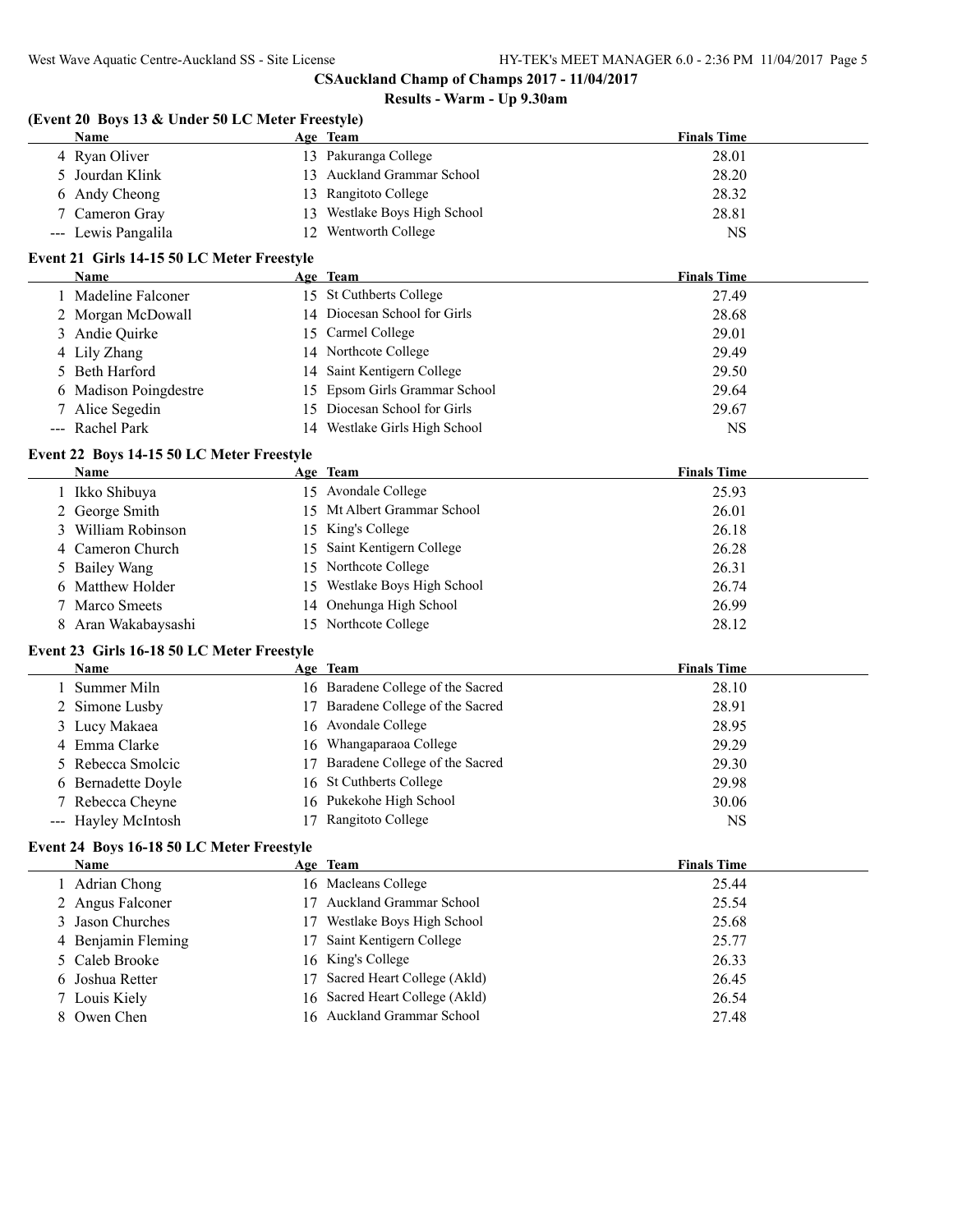#### **Results - Warm - Up 9.30am**

# **Event 25 Girls Open 200 LC Meter Fly Relay**

| Team |                              | Relay                      | <b>Finals Time</b>          |                        |  |  |
|------|------------------------------|----------------------------|-----------------------------|------------------------|--|--|
|      | 1 Diocesan School for Girls  | A                          |                             | 2:00.65                |  |  |
|      | 1) Aimee Crosbie 12          | 2) Alice Segedin 15        | 3) Conor Tarrant 16         | 4) Alice Waldow 13     |  |  |
|      | 2 St Cuthberts College       | А                          |                             | 2:07.15                |  |  |
|      | 1) Emily Borich 17           | 2) Georgia Bason 16        | 3) Madeline Falconer 15     | 4) Bernadette Doyle 16 |  |  |
|      | *3 Pukekohe High School      | А                          |                             | 2:08.33                |  |  |
|      | 1) Rebecca Cheyne 16         | 2) Abbey Swain 13          | 3) Tavarnya Howe 14         | 4) Kiana Swain 15      |  |  |
|      | *3 Mt Albert Grammar School  | A                          |                             | 2:08.33                |  |  |
|      | 1) Brearna Crawford 13       | 2) Eva Williams 15         | 3) Jessica Hefford 17       | 4) Alida Seits 13      |  |  |
|      | 5 Westlake Girls High School | A                          |                             | 2:12.68                |  |  |
|      | 1) Chloe Seaman 13           | 2) Star Teaukura 14        | 3) Gabriella Halili 15      | 4) Jonine Tiakia 13    |  |  |
|      | 6 Saint Kentigern College    | A                          |                             | 2:17.10                |  |  |
|      | 1) Lisa Miyaura 17           | 2) Beth Harford 14         | 3) Mayah Coleman 16         | 4) Brooke Hill 13      |  |  |
|      | 7 Macleans College           | A                          |                             | 2:17.88                |  |  |
|      | 1) Alice Dickinson 16        | 2) Anna Shimizu 13         | 3) Bonnie Huang 13          | 4) Renee Hosking 15    |  |  |
|      | 8 Lynfield College           | А                          |                             | 2:22.83                |  |  |
|      | 1) Sophie Bradley 14         | 2) Iman Ibrahim-Jerrywo 15 | 3) Salma Ibrahim-Jerrywo 13 | 4) Samantha Martin 15  |  |  |

# **Event 26 Boys Open 200 LC Meter Fly Relay**

| Team |                               | Relay                     | <b>Finals Time</b>     |                          |  |  |
|------|-------------------------------|---------------------------|------------------------|--------------------------|--|--|
|      | 1 Auckland Grammar School     | A                         |                        | 1:52.50                  |  |  |
|      | 1) Leo Tattersfield 17        | 2) Angus Falconer 17      | 3) Jake Murray 17      | 4) Owen Chen 16          |  |  |
|      | 2 Westlake Boys High School   | A                         |                        | 1:53.28                  |  |  |
|      | 1) Matthew Holder 15          | 2) Selman Jonathan 14     | 3) Jason Churches 17   | 4) Joshua Lee 16         |  |  |
|      | 3 Macleans College            | A                         |                        | 1:53.85                  |  |  |
|      | 1) Adrian Chong 16            | 2) Jack Hosking 17        | 3) Thomas Hughson 16   | 4) Karl Zhu 17           |  |  |
|      | 4 Saint Kentigern College     | A                         |                        | 1:58.24                  |  |  |
|      | 1) Zahar Tate 15              | 2) Eamon Foley 14         | 3) Benjamin Fleming 17 | 4) Cameron Church 15     |  |  |
|      | 5 Mt Albert Grammar School    | A                         |                        | 1:59.02                  |  |  |
|      | 1) George Smith 15            | 2) Bede Aitu 15           | 3) Michael Chapman 12  | 4) Flynn Oberdries 16    |  |  |
|      | 6 Sacred Heart College (Akld) | A                         |                        | 2:00.00                  |  |  |
|      | 1) Joshua Retter 17           | 2) Louis Ferigo 15        | 3) Louis Kiely 16      | 4) Nicholas Paterson 16  |  |  |
|      | 7 St Peter's College (Akld)   | A                         |                        | 2:03.65                  |  |  |
|      | 1) Daniel Cameron 16          | 2) Mitchell Landall 17    | 3) Sanford Landall 17  | 4) Sebastien Priscott 16 |  |  |
|      | --- Pakuranga College         | A                         |                        | NS.                      |  |  |
|      | 1) Rocky Mulinuu 15           | 2) Rhynhardt Van Oordt 16 | 3) James Slessor 13    | 4) Tyrone Henry 15       |  |  |

#### **Event 27 Girls Open 200 LC Meter Back Relay**

 $\sim$ 

| Relay                    |                          | <b>Finals Time</b>          |
|--------------------------|--------------------------|-----------------------------|
| А                        |                          | 2:14.94                     |
| 2) Vasilina Shipilova 15 | 3) Katherine Grozev 17   | 4) Brearna Crawford 13      |
| А                        |                          | 2:17.32                     |
| 2) Amelia Wilby 13       | 3) Chloe Tattersfield 14 | 4) Ellie Tomoana 16         |
| А                        |                          | 2:21.45                     |
| 2) Jonine Tiakia 13      | 3) Gabriella Halili 15   | 4) Tegan Jenkins 13         |
| В                        |                          | 2:23.29                     |
| 2) Taylor Gyde 15        | 3) Jesse Welsh 12        | 4) Pricilia Huang 12        |
| A                        |                          | 2:28.08                     |
| 2) Anna Shimizu 13       | 3) Bonnie Huang 13       | 4) Renee Hosking 15         |
| А                        |                          | 2:30.48                     |
| 2) Jackie Young 17       | 3) Vienna Samuels 13     | 4) Gabrielle Fa'Amausili 17 |
|                          |                          |                             |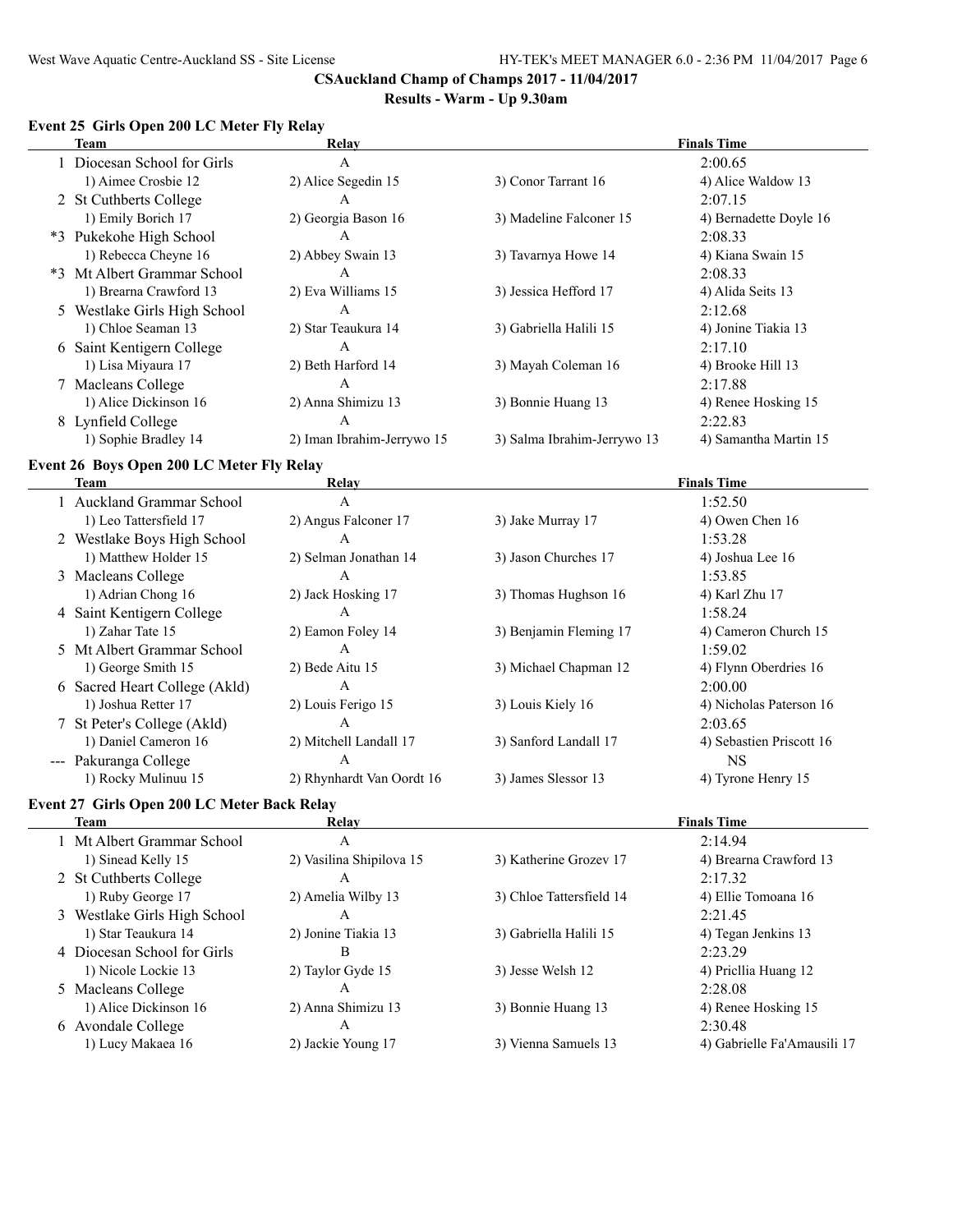# **Results - Warm - Up 9.30am**

# **Event 28 Boys Open 200 LC Meter Back Relay**

| <b>Team</b>                                         | Relay                     |                        | <b>Finals Time</b>          |
|-----------------------------------------------------|---------------------------|------------------------|-----------------------------|
| 1 Auckland Grammar School                           | $\mathbf{A}$              |                        | 2:05.50                     |
| 1) Calum DE Jager 17                                | 2) August Ullrich 17      | 3) Conor Bradding 17   | 4) Oscar Williams 16        |
| 2 Westlake Boys High School                         | $\mathbf{A}$              |                        | 2:05.66                     |
| 1) Jason Churches 17                                | 2) Jonathan Selman 14     | 3) Matthew Holder 15   | 4) Joshua Lee 16            |
| 3 Macleans College                                  | A                         |                        | 2:08.28                     |
| 1) Thomas Hughson 16                                | 2) Karl Zhu 17            | 3) Jack Hosking 17     | 4) Adrian Chong 16          |
| 4 Sacred Heart College (Akld)                       | $\mathbf{A}$              |                        | 2:09.25                     |
| 1) Joshua Retter 17                                 | 2) Louis Kiely 16         | 3) Louis Ferigo 15     | 4) Nicholas Paterson 16     |
| 5 Mt Albert Grammar School                          | $\mathbf{A}$              |                        | 2:12.08                     |
|                                                     | 2) Bede Aitu 15           |                        | 4) Flynn Oberdries 16       |
| 1) George Smith 15                                  |                           | 3) Joseph Nathan 14    |                             |
| 6 Rutherford College                                | $\mathbf{A}$              |                        | 2:23.64                     |
| 1) James Ogilvie 17                                 | 2) Ryan Sabich 17         | 3) Alex Burden 17      | 4) John Richard-Marsters 15 |
| 7 Avondale College                                  | A                         |                        | 2:25.81                     |
| 1) Adam Milne 17                                    | 2) Wen Xuan LU 17         | 3) Noah Makaea 12      | 4) Ikko Shibuya 15          |
| Event 29 Girls 13 & Under 200 LC Meter Breast Relay |                           |                        |                             |
| <b>Team</b>                                         | Relay                     |                        | <b>Finals Time</b>          |
| 1 Pukekohe High School                              | $\overline{A}$            |                        | 2:37.77                     |
| 1) Kyarla Cooney 13                                 | 2) Meg Grey 13            | 3) Millie Norman 13    | 4) Abbey Swain 13           |
| 2 Diocesan School for Girls                         | $\mathsf{A}$              |                        | 2:44.83                     |
| 1) Abby Allison 13                                  | 2) Nicole Lockie 13       | 3) Lucy McKinnon 13    | 4) Marina Segedin 13        |
| 3 St Cuthberts College                              | $\overline{A}$            |                        | 2:52.32                     |
| 1) Rebecca Fala 13                                  | 2) Madeline Hill 13       | 3) Amber Waymouth 13   | 4) Mackenzie Ross 12        |
|                                                     |                           |                        |                             |
| Event 30 Boys 13 & Under 200 LC Meter Breast Relay  |                           |                        |                             |
| <b>Team</b>                                         | Relay                     |                        | <b>Finals Time</b>          |
| 1 Sacred Heart College (Akld)                       | $\overline{A}$            |                        | 2:43.90                     |
| 1) Jackson Dunn 13                                  | 2) Matthew Gin 13         | 3) Kobe Anitelea 13    | 4) Robson Wallace 13        |
| 2 Auckland Grammar School                           | $\overline{A}$            |                        | 2:43.98                     |
| 1) Jourdan Klink 13                                 | 2) Joshua Dillon Price 12 | 3) Jack George 13      | 4) Luca Matenga 13          |
| Event 31 Girls 14-15 200 LC Meter Breast Relay      |                           |                        |                             |
| Team                                                | Relay                     |                        | <b>Finals Time</b>          |
| 1 Mt Albert Grammar School                          | $\mathbf{A}$              |                        | 2:30.43                     |
| 1) Mia Gordon 14                                    | 2) Lucy Woodall 13        | 3) Brearna Crawford 13 | 4) Vasilina Shipilova 15    |
| 2 Diocesan School for Girls                         | A                         |                        | 2:45.53                     |
| 1) Zoe Dawson 14                                    | 2) Pricllia Huang 12      | 3) Jesse Welsh 12      | 4) Emily Doughty 15         |
|                                                     |                           |                        |                             |
| 3 Westlake Girls High School                        | A                         |                        | 2:46.02                     |
| 1) Star Teaukura 14                                 | 2) Chloe Seaman 13        | 3) Jelani Wetzell 13   | 4) Cassidy Coldicott 13     |
| 4 Baradene College of the Sacred                    | A                         |                        | 2:48.58                     |
| 1) Claudia Griffin 14                               | 2) Isabella Morton 15     | 3) Sarah Brooks 14     | 4) Olivia Casey 15          |
| 5 Northcote College                                 | A                         |                        | 2:54.60                     |
| 1) Finnja Sass 15                                   | 2) Bella Holland 12       | 3) Lily Zhang 14       | 4) Christine Weigl 15       |
| 6 Avondale College                                  | A                         |                        | 3:06.88                     |
| 1) Chelsey Whiu 14                                  | 2) Jordan Phillips 15     | 3) Zoe Hanlan 15       | 4) Vienna Samuels 13        |
| Event 32 Boys 14-15 200 LC Meter Breast Relay       |                           |                        |                             |
| Team                                                | Relay                     |                        | <b>Finals Time</b>          |
| 1 Rangitoto College                                 | $\mathbf{A}$              |                        | 2:18.74                     |
| 1) Patrick Makgill 14                               | 2) Blair Helms 14         | 3) Daniel Lee 15       | 4) Hunter Garrod 14         |
| 2 Auckland Grammar School                           | $\mathbf{A}$              |                        | 2:26.82                     |
| 1) Daniel Walker 14                                 | 2) Ngawari Pio 15         | 3) Joshua Potman 14    | 4) MACALLISTER Clark 14     |
| 3 Sacred Heart College (Akld)                       | $\mathbf{A}$              |                        | 2:39.70                     |
| 1) Jacob Ryan 15                                    | 2) Lachan Dunn 15         | 3) Eugene Odiaz 14     | 4) Jadin Kingi 14           |
|                                                     |                           |                        |                             |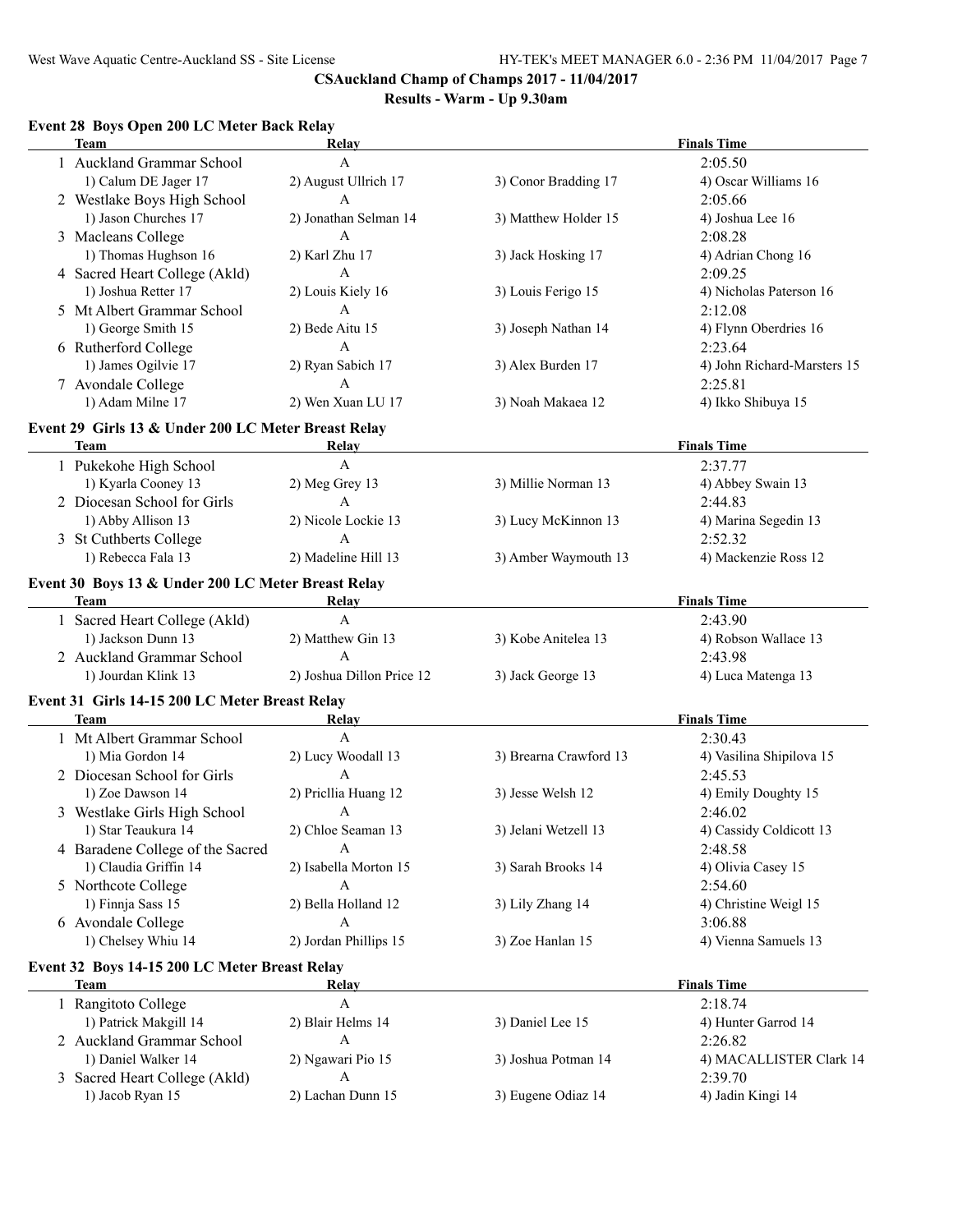| Event 33 Girls 16-18 200 LC Meter Breast Relay<br><b>Team</b> | <b>Relay</b>                    |                             | <b>Finals Time</b>              |
|---------------------------------------------------------------|---------------------------------|-----------------------------|---------------------------------|
| 1 St Cuthberts College                                        | $\mathbf{A}$                    |                             | 2:37.47                         |
| 1) Sarah Hamilton 17                                          | 2) TaI Nimo 16                  | 3) Emma Moriarty 15         | 4) Emily Borich 17              |
| 2 Diocesan School for Girls                                   | A                               |                             | 2:50.53                         |
| 1) Vittoria DI Pietro Selwyn 13                               | 2) Taylor Gyde 15               | 3) Charlotte Joblin 14      |                                 |
|                                                               |                                 |                             |                                 |
| Event 34 Boys 16-18 200 LC Meter Breast Relay<br><b>Team</b>  | Relay                           |                             | <b>Finals Time</b>              |
| 1 Rosmini College                                             | $\mathbf{A}$                    |                             | 2:17.85                         |
| 1) Sungju Kim 14                                              | 2) Joseph Wilson 16             | 3) Michael Slessor-White 15 | 4) Flynn Jones 17               |
| 2 Auckland Grammar School                                     | $\boldsymbol{\mathsf{A}}$       |                             | 2:18.79                         |
| 1) Angus Cleland 17                                           | 2) Owen Chen 16                 | 3) Trent Garrett 16         | 4) Zhaohui Tian 18              |
| 3 Sacred Heart College (Akld)                                 | $\mathbf{A}$                    |                             | 2:34.53                         |
| 1) Bronson Larsen 16                                          | 2) Patrick Zatko 16             | 3) Hamish Sullivan 17       | 4) Joel Hannah 14               |
| 4 Avondale College                                            | $\mathbf{A}$                    |                             | 2:42.22                         |
| 1) Sam Charles 15                                             | 2) Wen Xuan LU 17               |                             |                                 |
| --- Mt Albert Grammar School                                  | $\mathbf{A}$                    | 3) Adam Milne 17            | 4) Ikko Shibuya 15<br><b>NS</b> |
|                                                               | 2) Sam Beadle 16                |                             |                                 |
| 1) Flynn Oberdries 16                                         |                                 | 3) Dylan Smith 16           | 4) Isaac Munro 16               |
| Event 35 Girls 13 & Under 200 LC Meter Freestyle Relay        |                                 |                             |                                 |
| Team                                                          | Relay                           |                             | <b>Finals Time</b>              |
| 1 Diocesan School for Girls                                   | A                               |                             | 1:59.31                         |
| 1) Alice Waldow 13                                            | 2) Sophie Shorter - Robinson 13 | 3) Abby Allison 13          | 4) Aimee Crosbie 12             |
| 2 Pukekohe High School                                        | A                               |                             | 2:05.16                         |
| 1) Meg Grey 13                                                | 2) Kyarla Cooney 13             | 3) Molly Kaio 13            | 4) Abbey Swain 13               |
| 3 St Cuthberts College                                        | A                               |                             | 2:05.50                         |
| 1) Grace Li 12                                                | 2) Isabella Bullen 13           | 3) Amber Waymouth 13        | 4) Amelia Wilby 13              |
| 4 Mt Albert Grammar School                                    | A                               |                             | 2:15.67                         |
| 1) Anagrace Poching 12                                        | 2) Kavita Sayers 12             | 3) Isla Marsh 12            | 4) Alida Seits 13               |
| 5 Macleans College                                            | A                               |                             | 2:18.11                         |
| 1) Bonnie Huang 13                                            | 2) Anna West 13                 | 3) Julie Chen 13            | 4) Anna Shimizu 13              |
| 6 Avondale College                                            | A                               |                             | 2:19.75                         |
| 1) Grace King 13                                              | 2) Bronwyn Buller 13            | 3) Maraea Whiu 13           | 4) Vienna Samuels 13            |
| --- Rutherford College                                        | $\mathbf{A}$                    |                             | <b>NS</b>                       |
| 1) Gloria Lai 12                                              | 2) Sophie Vlasic 12             | 3) Paige Skinner 13         | 4) Brianna Denholm 13           |
| Event 36 Boys 13 & Under 200 LC Meter Freestyle Relay         |                                 |                             |                                 |
| <b>Team</b>                                                   | Relay                           |                             | <b>Finals Time</b>              |
| 1 Rangitoto College                                           | A                               |                             | 1:53.96                         |
| 1) Andy Cheong 13                                             | 2) Mikah Buckley 13             | 3) Adam DE Souza 13         | 4) Samuel Poching 13            |
| 2 King's College                                              | A                               |                             | 1:56.63                         |
| 1) Lachlan Chan 13                                            | 2) Eric Zhou 13                 | 3) Rico Ashmore 13          | 4) Abinav Makam 13              |
| 3 Macleans College                                            | A                               |                             | 1:58.20                         |
| 1) Simon YE 12                                                | 2) Edward Chen 13               | 3) Jeremy Huang 13          | 4) Andre Yiu 13                 |
| 4 Sacred Heart College (Akld)                                 | В                               |                             | 1:58.97                         |
| 1) Pierce Hannan 13                                           | 2) Lucas Hannah 13              | 3) Matthew Gin 13           | 4) Robson Wallace 13            |
| 5 Auckland Grammar School                                     | A                               |                             | 2:02.57                         |
| 1) Harry Crump 12                                             | 2) Jack George 13               | 3) Richard Duan 13          | 4) Jourdan Klink 13             |
| 6 Westlake Boys High School                                   | A                               |                             | 2:03.02                         |
| 1) Robbie Davies 12                                           | 2) Daniel Kim 12                | 3) Jasa Pritchard 13        | 4) Cameron Gray 13              |
| 7 St Peter's College (Akld)                                   | A                               |                             | 2:06.63                         |
| 1) Ethan Watson 12                                            | 2) Cameron Croft 12             | 3) Satriani Kahukiwa 13     | 4) Isaiah Fusitu'A 12           |
| --- Orewa College                                             | A                               |                             | <b>NS</b>                       |
|                                                               |                                 |                             |                                 |
| 1) Logan Biddle 12                                            | 2) James Elliot 13              | 3) Xavier Wilson 13         | 4) George Wenman 12             |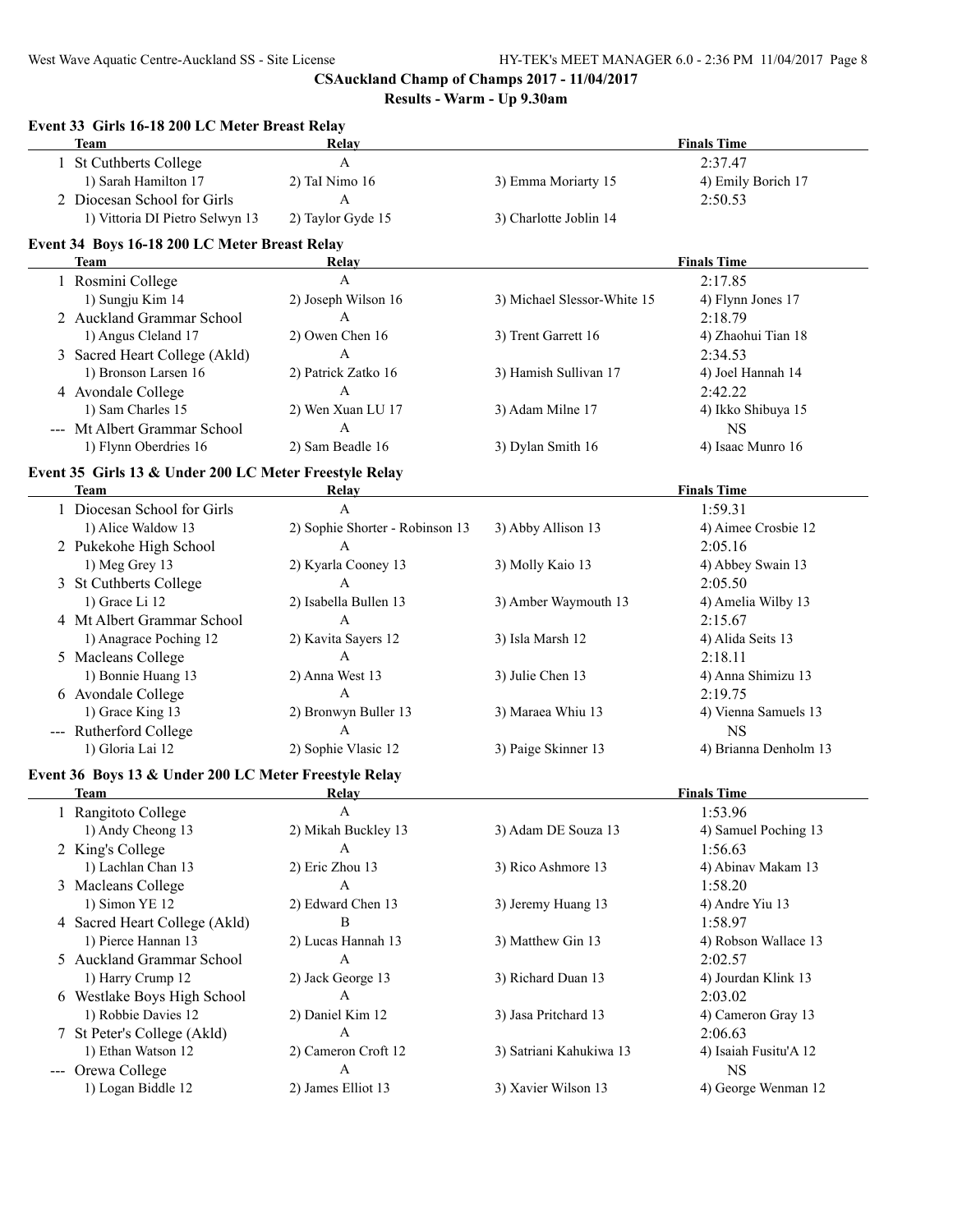| Event 37 Girls 14-15 200 LC Meter Freestyle Relay |                           |                          |                             |
|---------------------------------------------------|---------------------------|--------------------------|-----------------------------|
| <b>Team</b>                                       | Relay                     |                          | <b>Finals Time</b>          |
| 1 Diocesan School for Girls                       | $\boldsymbol{\mathsf{A}}$ |                          | 1:55.65                     |
| 1) Imogen Rodgers 15                              | 2) Charlotte Hooke 14     | 3) Alice Segedin 15      | 4) Morgan McDowall 14       |
| 2 St Cuthberts College                            | A                         |                          | 1:55.90                     |
| 1) Georgia Milne 14                               | 2) Ruby Sussock 14        | 3) Chloe Tattersfield 14 | 4) Madeline Falconer 15     |
| 3 Mt Albert Grammar School                        | $\mathsf{A}$              |                          | 2:01.45                     |
| 1) Sinead Kelly 15                                | 2) Eva Williams 15        | 3) Niamh Brittenden 14   | 4) Mia Gordon 14            |
| 4 Westlake Girls High School                      | $\mathbf{A}$              |                          | 2:02.46                     |
| 1) Cassidy Coldicott 13                           | 2) Star Teaukura 14       | 3) Gabriella Halili 15   | 4) Jelani Wetzell 13        |
| 5 Northcote College                               | $\mathbf{A}$              |                          | 2:02.65                     |
| 1) Emilia Couldrey 15                             | 2) Bella Holland 12       | 3) Finnja Sass 15        | 4) Lily Zhang 14            |
| 6 Baradene College of the Sacred                  | $\mathbf{A}$              |                          | 2:03.90                     |
| 1) Olivia Casey 15                                | 2) Claudia Griffin 14     | 3) Sarah Brooks 14       | 4) Isabella Morton 15       |
| Event 38 Boys 14-15 200 LC Meter Freestyle Relay  |                           |                          |                             |
| <b>Team</b>                                       | Relay                     |                          | <b>Finals Time</b>          |
| 1 Saint Kentigern College                         | A                         |                          | 1:46.16                     |
| 1) Zahar Tate 15                                  | 2) Eamon Foley 14         | 3) Will Bason 13         | 4) Cameron Church 15        |
| 2 King's College                                  | A                         |                          | 1:47.64                     |
| 1) Henry Reynolds 14                              | 2) William Robinson 15    | 3) Joshua Nichol 14      | 4) Fergus Eadie 15          |
| 3 Auckland Grammar School                         | A                         |                          | 1:48.32                     |
| 1) Adam Curtis 15                                 | 2) Yifei Wang 14          | 3) Christopher Poole 15  | 4) Will Body 15             |
| 4 Mt Albert Grammar School                        | $\mathbf{A}$              |                          | 1:49.40                     |
| 1) George Smith 15                                | 2) James Dennett 15       | 3) Joseph Nathan 14      | 4) Bede Aitu 15             |
| 5 Westlake Boys High School                       | A                         |                          | 1:50.41                     |
| 1) Nicholas Garner 14                             | 2) Flynn Southcombe 14    | 3) Samuel Lee 14         | 4) Matthew Holder 15        |
| 6 Sacred Heart College (Akld)                     | A                         |                          | 1:50.58                     |
| 1) Corey Kellow 15                                | 2) Lachan Dunn 15         | 3) Joel Hannah 14        | 4) Louis Ferigo 15          |
| --- Macleans College                              | A                         |                          | <b>NS</b>                   |
| 1) Scott KE 14                                    | 2) George Pinker 15       | 3) Oliver Hughson 14     | 4) Andre McKay 14           |
| Event 39 Girls 16-18 200 LC Meter Freestyle Relay |                           |                          |                             |
| <b>Team</b>                                       | Relay                     |                          | <b>Finals Time</b>          |
| 1 Diocesan School for Girls                       | $\mathbf{A}$              |                          | 1:57.10                     |
| 1) Claudia Avis 14                                | 2) Isobel Avis 16         | 3) Charlotte Joblin 14   | 4) Conor Tarrant 16         |
| 2 St Cuthberts College                            | $\mathbf{A}$              |                          | 1:58.48                     |
| 1) Ellie Tomoana 16                               | 2) TaI Nimo 16            | 3) Sarah Hamilton 17     | 4) Bernadette Doyle 16      |
| 3 Pukekohe High School                            | A                         |                          | 1:59.91                     |
| 1) Kyarla Cooney 13                               | 2) Kiana Swain 15         | 3) Tavarnya Howe 14      | 4) Rebecca Cheyne 16        |
| 4 Baradene College of the Sacred                  | A                         |                          | 1:59.97                     |
| 1) Summer Miln 16                                 | 2) Emily Whitehead 16     | 3) Simone Lusby 17       | 4) Rebecca Smolcic 17       |
| 5 Saint Kentigern College                         | A                         |                          | 2:00.70                     |
| 1) Lisa Miyaura 17                                | 2) Beth Harford 14        | 3) Mayah Coleman 16      | 4) Brooke Hill 13           |
| 6 Mt Albert Grammar School                        | A                         |                          | 2:02.67                     |
| 1) Maddy Gordon 16                                | 2) Fia Jones 17           | 3) Jessica Hefford 17    | 4) Katherine Grozev 17      |
| 7 King's College                                  | $\boldsymbol{\mathsf{A}}$ |                          | 2:05.23                     |
| 1) Annabelle McLaren 15                           | 2) Polina Kudrow 15       | 3) Jasmine Reynolds 17   | 4) Allegra Zacest 15        |
| 8 Macleans College                                | A                         |                          | 2:19.71                     |
| 1) Kimberly Pfister 17                            | 2) Billie Jennings 16     | 3) Stephanie Yiu 17      | 4) Alice Dickinson 16       |
| --- Avondale College                              | A                         |                          | <b>NS</b>                   |
| 1) Jackie Young 17                                | 2) Chelsey Whiu 14        | 3) Lucy Makaea 16        | 4) Gabrielle Fa'Amausili 17 |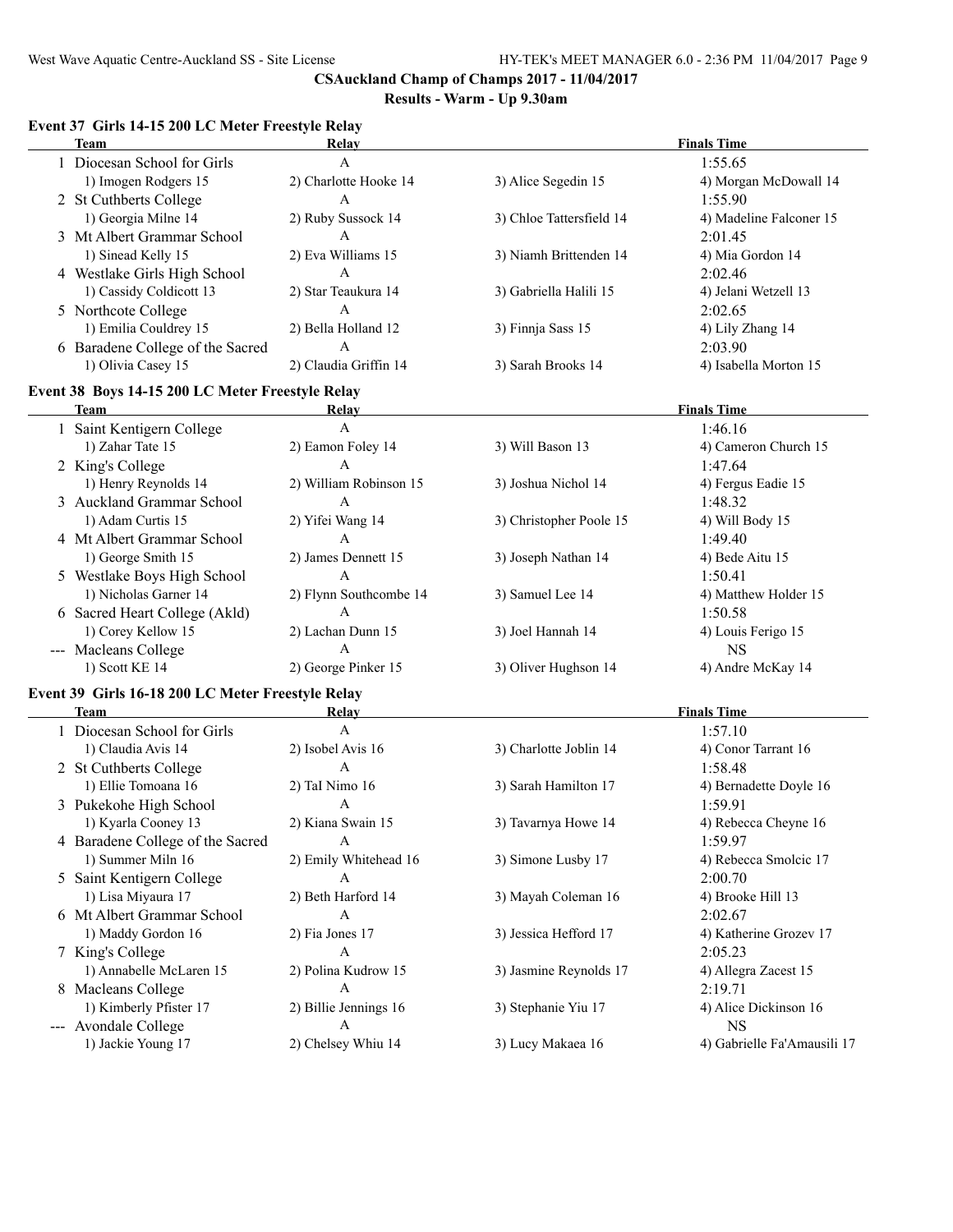#### **Results - Warm - Up 9.30am**

# **Team Relay Finals Time** 1 Auckland Grammar School A 1:41.85 1) Angus Falconer 17 2) Leo Tattersfield 17 3) Owen Chen 16 4) Trent Garrett 16 2 Macleans College A 1:43.97 1) Adrian Chong 16 2) Thomas Hughson 16 3) Jack Hosking 17 4) Karl Zhu 17 3 Westlake Boys High School A 1:47.16 1) Jonathan Selman 14 2) Kyle Shears 16 3) Joshua Lee 16 4) Jason Churches 17 4 Saint Kentigern College A 1:47.32 1) Will Bason 13 2) Eamon Foley 14 3) Benjamin Fleming 17 4) Matthew Sills 16 5 King's College A 1:47.98 1) Zachary McKee Wright 16 3) Joe Fulton 15 4) Caleb Brooke 16 6 Sacred Heart College (Akld) A 1:49.40 1) Louis Kiely 16 2) Nicholas Paterson 16 3) Bryan Patterson 16 4) Joshua Retter 17 7 St Peter's College (Akld) A 1:53.11 1) Sebastien Priscott 16 2) Mitchell Landall 17 3) Sanford Landall 17 4) Daniel Cameron 16 8 Mt Albert Grammar School A 1:54.18 1) Flynn Oberdries 16 2) Sam Beadle 16 3) Ciaran Rose 16 4) Isaac Munro 16 **Event 41 Girls 13 & Under 200 LC Meter Medley Relay Team Relay Finals Time** 1 Diocesan School for Girls A 2:12.90 1) Sophie Shorter - Robinson 13 2) Marina Segedin 13 3) Alice Waldow 13 4) Aimee Crosbie 12 2 Pukekohe High School A 2:18.12 1) Kyarla Cooney 13 2) Millie Norman 13 3) Abbey Swain 13 4) Molly Kaio 13 3 Epsom Girls Grammar School A 2:23.10 1) Anne Sait 13 2) Zara Burt 13 3) MacKenzie Brears 13 4) Alice Raea 12 4 St Cuthberts College A 2:25.83 1) Amelia Wilby 13 2) Mackenzie Ross 12 3) Isabella Bullen 13 4) Grace Li 12 5 Baradene College of the Sacred A 2:32.87 1) Shannon Vlasich 12 2) Grace Balmer 12 3) Lucia Bell 13 4) Sian Pointon 13 6 Macleans College A 2:41.16 1) Anna West 13 2) Bonnie Huang 13 3) Anna Shimizu 13 4) Julie Chen 13 7 Avondale College A 2:43.94 1) Grace King 13 2) Melody Cao 12 3) Vienna Samuels 13 4) Maraea Whiu 13 8 Rutherford College A 3:01.37 1) Paige Skinner 13 2) Brianna Denholm 13 3) Alex Johnson 11 4) Gloria Lai 12 **Event 42 Boys 13 & Under 200 LC Meter Medley Relay Team Relay Finals Time** 1 Rangitoto College A 2:06.95 1) Andy Cheong 13 2) Samuel Poching 13 3) Adam DE Souza 13 4) Mikah Buckley 13 2 Macleans College A 2:10.91 1) Edward Chen 13 2) Andre Yiu 13 3) Simon YE 12 4) Jeremy Huang 13 3 King's College A 2:12.18

#### **Event 40 Boys 16-18 200 LC Meter Freestyle Relay**

| Team                          | Relav                |                         | <b>Finals Time</b>    |  |
|-------------------------------|----------------------|-------------------------|-----------------------|--|
| 1 Rangitoto College           | А                    |                         | 2:06.95               |  |
| 1) Andy Cheong 13             | 2) Samuel Poching 13 | 3) Adam DE Souza 13     | 4) Mikah Buckley 13   |  |
| 2 Macleans College            | A                    |                         | 2:10.91               |  |
| 1) Edward Chen 13             | 2) Andre Yiu 13      | 3) Simon YE 12          | 4) Jeremy Huang 13    |  |
| 3 King's College              | A                    |                         | 2:12.18               |  |
| 1) Eric Zhou 13               | 2) Lachlan Chan 13   | 3) Abinay Makam 13      | 4) Rico Ashmore 13    |  |
| 4 Westlake Boys High School   | A                    |                         | 2:18.29               |  |
| 1) Cameron Gray 13            | 2) Daniel Kim 12     | 3) Robbie Davies 12     | 4) Jasa Pritchard 13  |  |
| 5 Sacred Heart College (Akld) | A                    |                         | 2:20.56               |  |
| 1) Jacob Milicich 13          | 2) Jackson Dunn 13   | 3) Pierce Hannan 13     | 4) Robson Wallace 13  |  |
| 6 Auckland Grammar School     | A                    |                         | 2:21.89               |  |
| 1) Jack George 13             | 2) Jourdan Klink 13  | 3) Luca Matenga 13      | 4) Harry Crump 12     |  |
| 7 St Peter's College (Akld)   | А                    |                         | 2:33.70               |  |
| 1) Ethan Watson 12            | 2) Cameron Croft 12  | 3) Satriani Kahukiwa 13 | 4) Isaiah Fusitu'A 12 |  |
|                               |                      |                         |                       |  |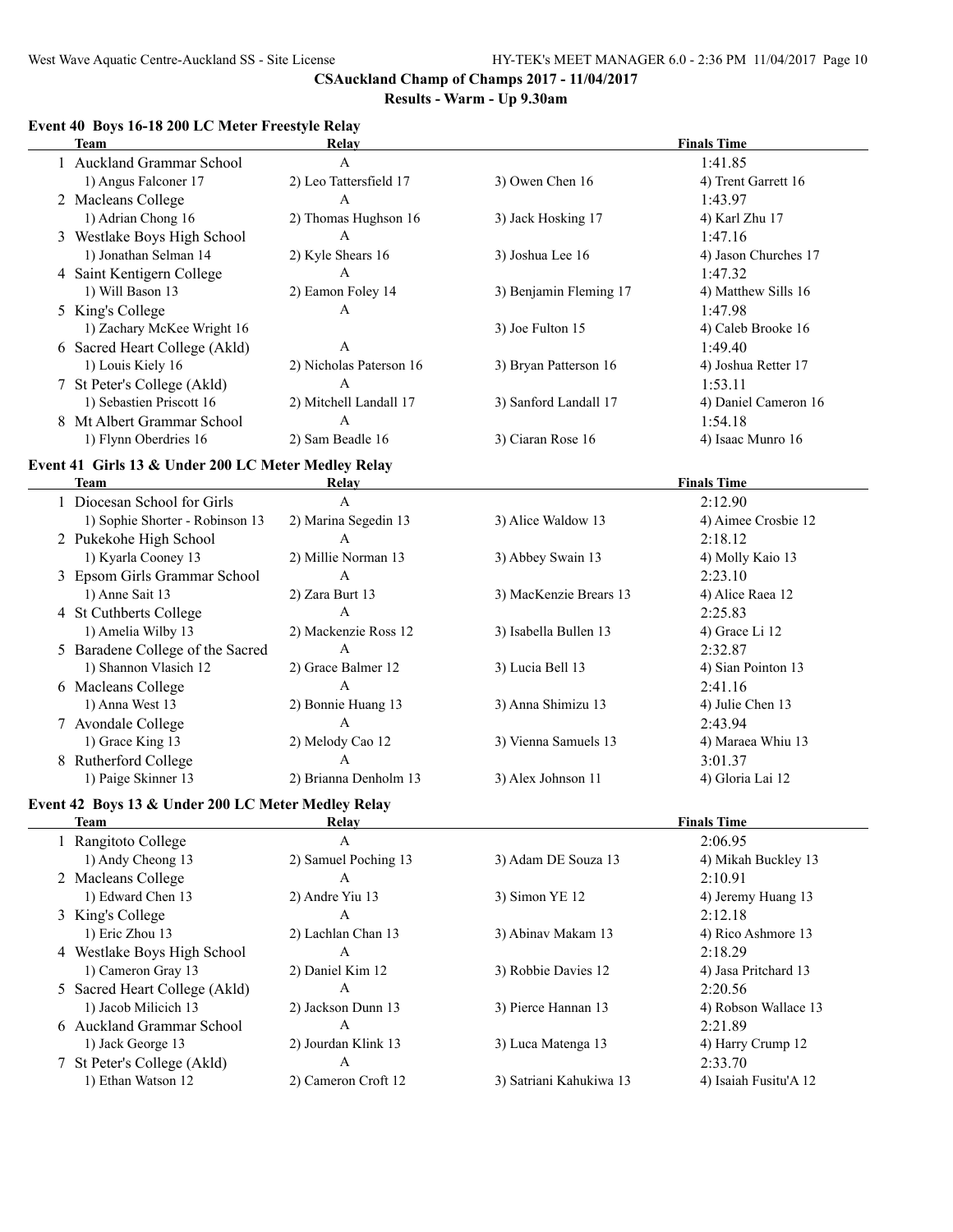#### **Results - Warm - Up 9.30am**

# **Event 43 Girls 14-15 200 LC Meter Medley Relay**

| Relay                      | <b>Finals Time</b>               |                             |  |
|----------------------------|----------------------------------|-----------------------------|--|
| A                          |                                  | 2:11.12                     |  |
| 2) Emily Doughty 15        | 3) Alice Segedin 15              | 4) Morgan McDowall 14       |  |
| A                          |                                  | 2:12.22                     |  |
| 2) Brearna Crawford 13     | 3) Eva Williams 15               | 4) Vasilina Shipilova 15    |  |
| A                          |                                  | 2:13.95                     |  |
| 2) Emma Moriarty 15        | 3) Madeline Falconer 15          | 4) Georgia Milne 14         |  |
| А                          |                                  | 2:14.65                     |  |
| $2)$ Meg Grey 13           | 3) Kiana Swain 15                | 4) Abbey Swain 13           |  |
| A                          |                                  | 2:20.77                     |  |
| 2) Cassidy Coldicott 13    | 3) Star Teaukura 14              | 4) Jelani Wetzell 13        |  |
| A                          |                                  | 2:22.61                     |  |
| 2) Caitlin Green 13        | 3) Phoebe Harris 15              | 4) Yulia Pechorina 15       |  |
| A                          |                                  | 2:24.64                     |  |
| 2) Olivia Casey 15         | 3) Amy Laithwaite 14             | 4) Isabella Morton 15       |  |
| A                          |                                  | 2:29.73                     |  |
| 2) Iman Ibrahim-Jerrywo 15 | 3) Sophie Bradley 14             | 4) Salma Ibrahim-Jerrywo 13 |  |
|                            | 7 Baradene College of the Sacred |                             |  |

#### **Event 44 Boys 14-15 200 LC Meter Medley Relay**

| Team                          | Relay                  |                         | <b>Finals Time</b>    |
|-------------------------------|------------------------|-------------------------|-----------------------|
| 1 King's College              | А                      |                         | 1:58.04               |
| 1) Joshua Nichol 14           | 2) William Robinson 15 | 3) Fergus Eadie 15      | 4) Henry Reynolds 14  |
| 2 Rangitoto College           | A                      |                         | 2:00.83               |
| 1) Patrick Makgill 14         | 2) Daniel Lee 15       | 3) Blair Helms 14       | 4) Hunter Garrod 14   |
| 3 Mt Albert Grammar School    | A                      |                         | 2:01.94               |
| 1) Joseph Nathan 14           | 2) Bede Aitu 15        | 3) George Smith 15      | 4) James Dennett 15   |
| 4 Auckland Grammar School     | A                      |                         | 2:06.69               |
| 1) MACALLISTER Clark 14       | 2) Daniel Walker 14    | 3) Christopher Poole 15 | 4) Will Body 15       |
| 5 Westlake Boys High School   | A                      |                         | 2:07.82               |
| 1) Jonathan Selman 14         | 2) Samuel Lee 14       | 3) Flynn Southcombe 14  | 4) Nicholas Garner 14 |
| 6 Sacred Heart College (Akld) | A                      |                         | 2:12.07               |
| 1) Jadin Kingi 14             | 2) Louis Ferigo 15     | 3) Corey Kellow 15      | 4) Joel Hannah 14     |
| --- Macleans College          | A                      |                         | NS.                   |
| 1) Oliver Hughson 14          | 2) Andrej Fuscic 15    | 3) Scott KE 14          | 4) Andre McKay 14     |

# **Event 45 Girls 16-18 200 LC Meter Medley Relay**

| Team                             | Relay                  |                         | <b>Finals Time</b>    |
|----------------------------------|------------------------|-------------------------|-----------------------|
| 1 Baradene College of the Sacred | A                      |                         | 2:08.10               |
| 1) Simone Lusby 17               | 2) Emily Whitehead 16  | 3) Summer Miln 16       | 4) Rebecca Smolcic 17 |
| 2 Pukekohe High School           | $\mathsf{A}$           |                         | 2:12.39               |
| 1) Rebecca Cheyne 16             | $2)$ Meg Grey 13       | 3) Kiana Swain 15       | 4) Tavarnya Howe 14   |
| 3 Diocesan School for Girls      | A                      |                         | 2:13.55               |
| 1) Claudia Avis 14               | 2) Conor Tarrant 16    | 3) Isobel Avis 16       | 4) Charlotte Hooke 14 |
| 4 St Cuthberts College           | A                      |                         | 2:15.28               |
| 1) Ruby George 17                | 2) Emily Borich 17     | 3) Bernadette Doyle 16  | 4) Georgia Bason 16   |
| 5 Mt Albert Grammar School       | A                      |                         | 2:16.87               |
| 1) Katherine Grozev 17           | 2) Maddy Gordon 16     | 3) Jessica Hefford 17   | 4) Fia Jones 17       |
| 6 King's College                 | A                      |                         | 2:20.06               |
| 1) Allegra Zacest 15             | 2) Jasmine Reynolds 17 | 3) Annabelle McLaren 15 | 4) Polina Kudrow 15   |
| 7 Epsom Girls Grammar School     | A                      |                         | 2:22.53               |
| 1) Ellie Eastwood 16             | 2) Rosa Watson 16      | 3) Erin Cory-Wright 16  | 4) Katherine Zhou 17  |
| 8 Saint Kentigern College        | A                      |                         | 2:23.62               |
| 1) Gabby MACDONALD 17            | 2) Lisa Miyaura 17     | 3) Mayah Coleman 16     | 4) Brooke Hill 13     |